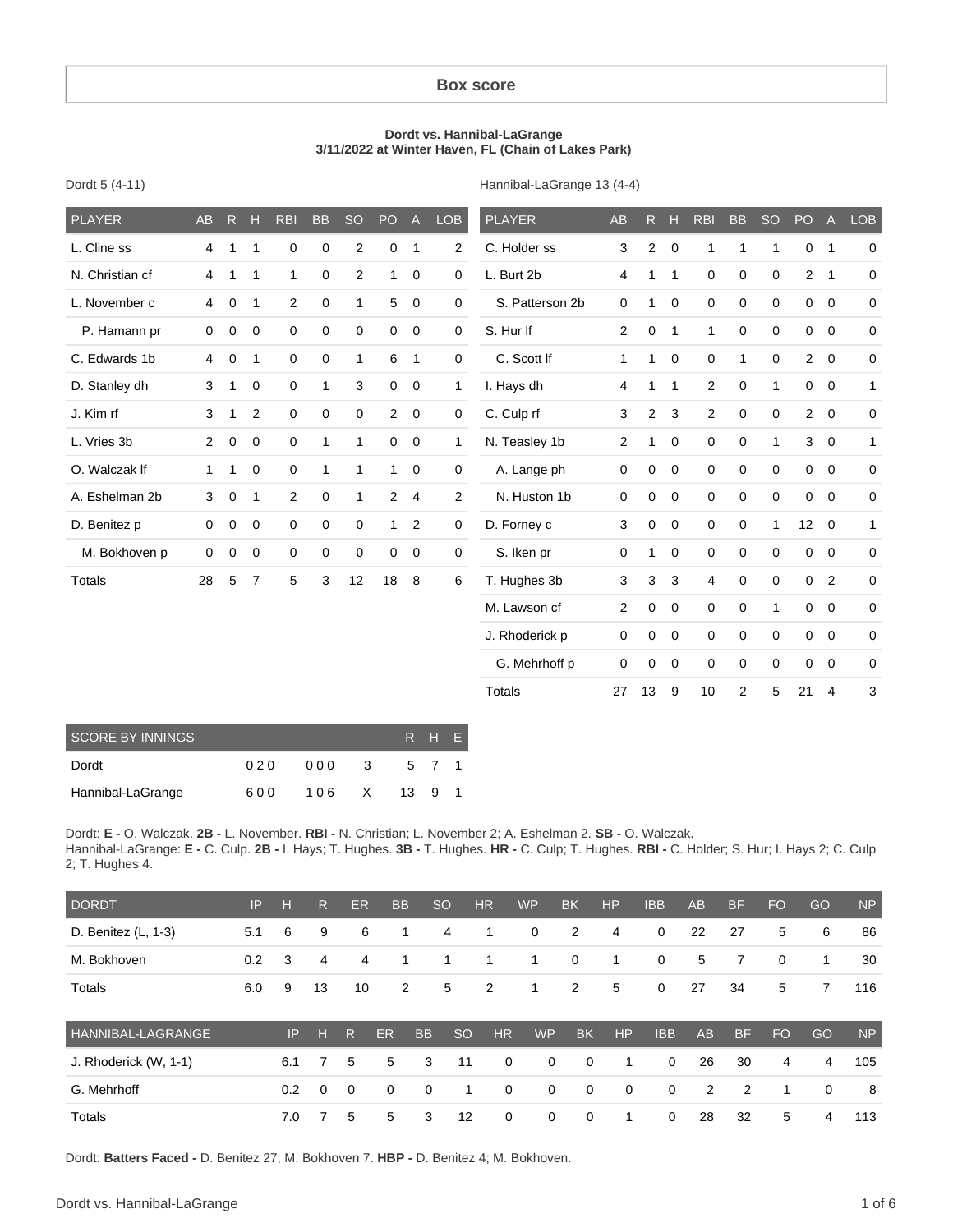Hannibal-LaGrange: **Batters Faced -** J. Rhoderick 30; G. Mehrhoff 2. **HBP -** J. Rhoderick.

**Start:** 10:00 AM **Duration:** 1:59 **Attendance:** 0

Weather: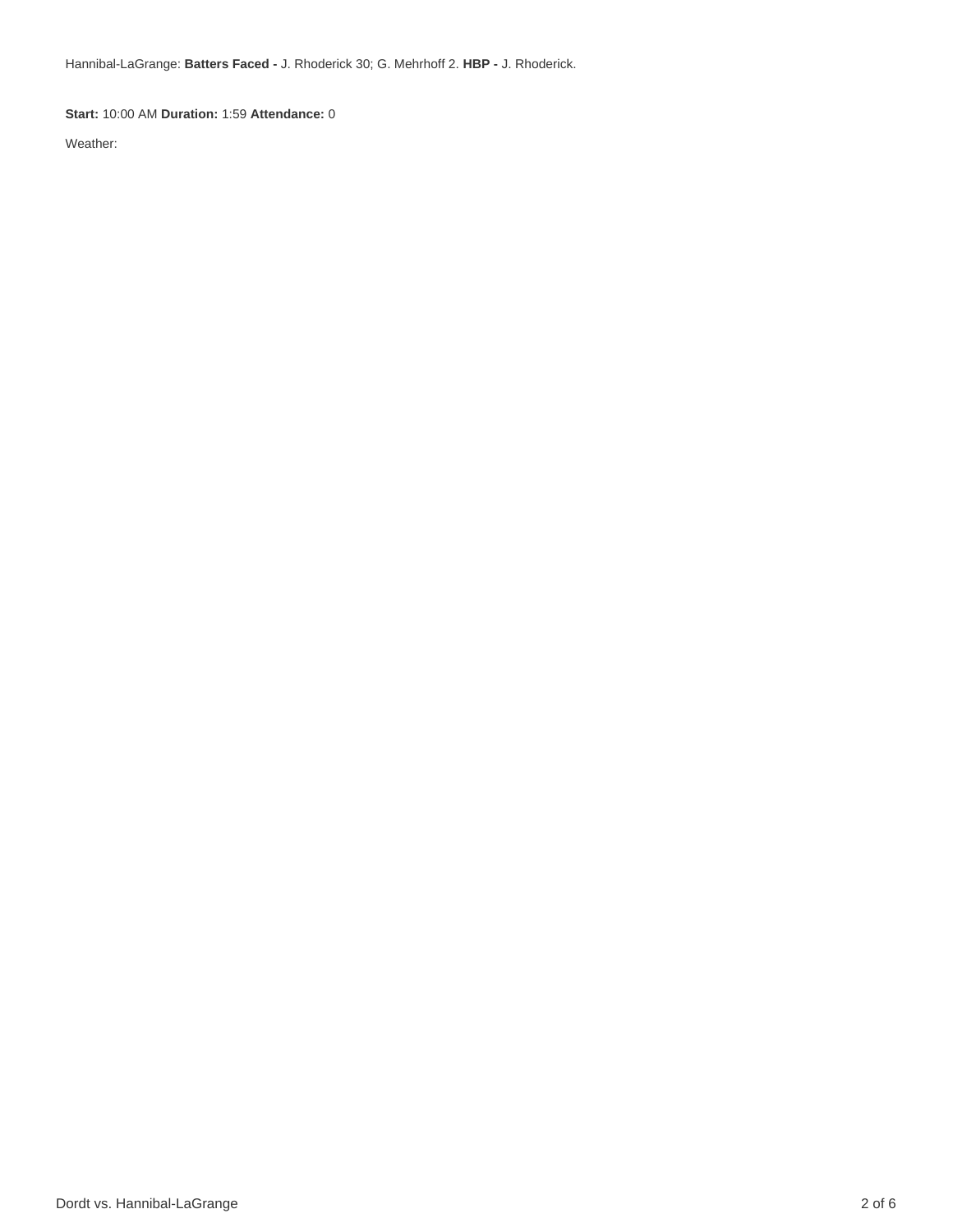# **Scoring Summary**

| <b>INNINGS</b>           | <b>PLAY</b>                                                                                                                        | $V - H$  |
|--------------------------|------------------------------------------------------------------------------------------------------------------------------------|----------|
| Hannibal-LaGrange<br>1st | L. Burt advanced to third on a balk; C. Holder scored on a balk, unearned.                                                         | $0 - 1$  |
| Hannibal-LaGrange<br>1st | S. Hur grounded out to 2b, RBI; L. Burt scored, unearned.                                                                          | $0 - 2$  |
| Hannibal-LaGrange<br>1st | T. Hughes tripled to center field, 3 RBI; S. Iken scored; N. Teasley scored; C. Culp scored.                                       | $0 - 5$  |
| Hannibal-LaGrange<br>1st | T. Hughes scored on a passed ball, unearned.                                                                                       | $0 - 6$  |
| Dordt<br>2nd             | A. Eshelman singled, 2 RBI, advanced to second on an error by rf; L. Vries advanced to third; J. Kim scored; D. Stanley<br>scored. | $2 - 6$  |
| Hannibal-LaGrange<br>4th | T. Hughes homered, RBI.                                                                                                            | $2 - 7$  |
| Hannibal-LaGrange<br>6th | C. Holder reached on a fielder's choice, RBI; M. Lawson out at second ss to 2b; T. Hughes scored.                                  | $2 - 8$  |
| Hannibal-LaGrange<br>6th | C. Scott advanced to second on a wild pitch; S. Patterson advanced to third on a wild pitch; C. Holder scored on a wild pitch.     | $2 - 9$  |
| Hannibal-LaGrange<br>6th | I. Hays doubled to center field, 2 RBI; C. Scott scored; S. Patterson scored.                                                      | $2 - 11$ |
| Hannibal-LaGrange<br>6th | C. Culp homered, 2 RBI; I. Hays scored.                                                                                            | $2 - 13$ |
| Dordt<br>7th             | N. Christian singled to right field, RBI; L. Cline advanced to third; O. Walczak scored.                                           | $3 - 13$ |
| Dordt<br>7th             | L. November doubled to right center, 2 RBI; N. Christian scored; L. Cline scored.                                                  | $5 - 13$ |

# **All Plays**

# **Dordt Top of 1st Inning**

L. Cline flied out to rf. (1 out)

N. Christian struck out swinging. (2 out)

L. November flied out to rf. (3 out)

**Inning Summary: 0 Runs , 0 Hits , 0 Errors , 0 LOB**

# **Hannibal-LaGrange Bottom of 1st Inning**

#### C. Holder walked.

L. Burt reached first on an error by lf, advanced to second; C. Holder advanced to third.

**L. Burt advanced to third on a balk; C. Holder scored on a balk, unearned.**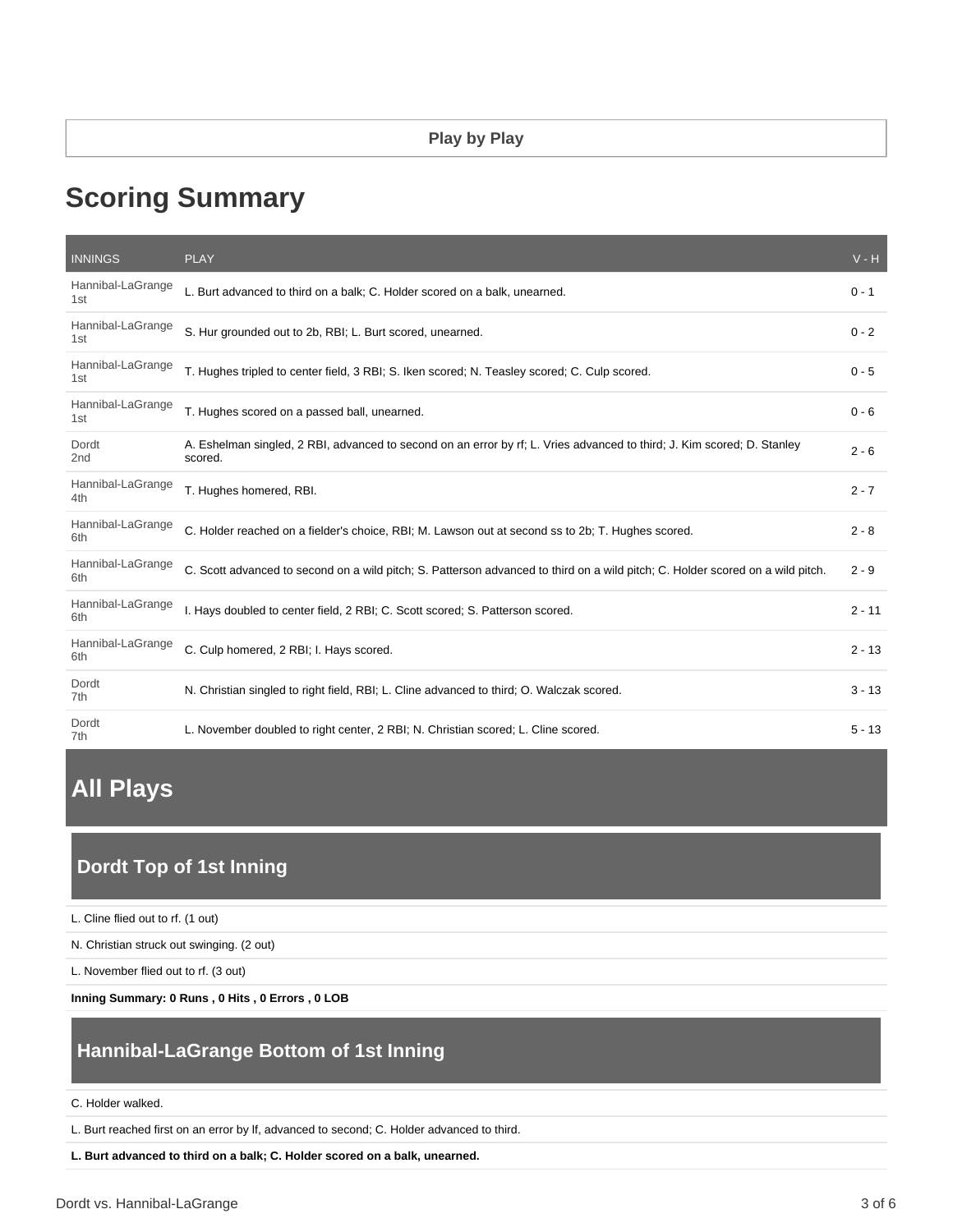#### **S. Hur grounded out to 2b, RBI; L. Burt scored, unearned.**

I. Hays flied out to cf. (2 out)

C. Culp singled to third base.

N. Teasley hit by pitch; C. Culp advanced to second.

D. Forney hit by pitch; N. Teasley advanced to second; C. Culp advanced to third.

S. Iken pinch ran for D. Forney.

**T. Hughes tripled to center field, 3 RBI; S. Iken scored; N. Teasley scored; C. Culp scored.**

**T. Hughes scored on a passed ball, unearned.**

M. Lawson grounded out to 2b. (3 out)

**Inning Summary: 6 Runs , 2 Hits , 1 Errors , 0 LOB**

### **Dordt Top of 2nd Inning**

D. Forney to c for S. Iken.

C. Edwards struck out swinging. (1 out)

D. Stanley walked.

J. Kim singled to first base; D. Stanley advanced to second.

L. Vries walked; J. Kim advanced to second; D. Stanley advanced to third.

O. Walczak struck out swinging. (2 out)

**A. Eshelman singled, 2 RBI, advanced to second on an error by rf; L. Vries advanced to third; J. Kim scored; D. Stanley scored.**

L. Cline struck out looking. (3 out)

**Inning Summary: 2 Runs , 2 Hits , 1 Errors , 2 LOB**

### **Hannibal-LaGrange Bottom of 2nd Inning**

C. Holder grounded out to 2b. (1 out)

L. Burt grounded out to 2b. (2 out)

S. Hur singled to left field.

C. Scott pinch ran for S. Hur.

I. Hays flied out to lf. (3 out)

**Inning Summary: 0 Runs , 1 Hits , 0 Errors , 1 LOB**

# **Dordt Top of 3rd Inning**

C. Scott to lf.

N. Christian struck out swinging. (1 out)

L. November grounded out to 3b. (2 out)

C. Edwards grounded out to 2b. (3 out)

**Inning Summary: 0 Runs , 0 Hits , 0 Errors , 0 LOB**

## **Hannibal-LaGrange Bottom of 3rd Inning**

C. Culp singled to right field.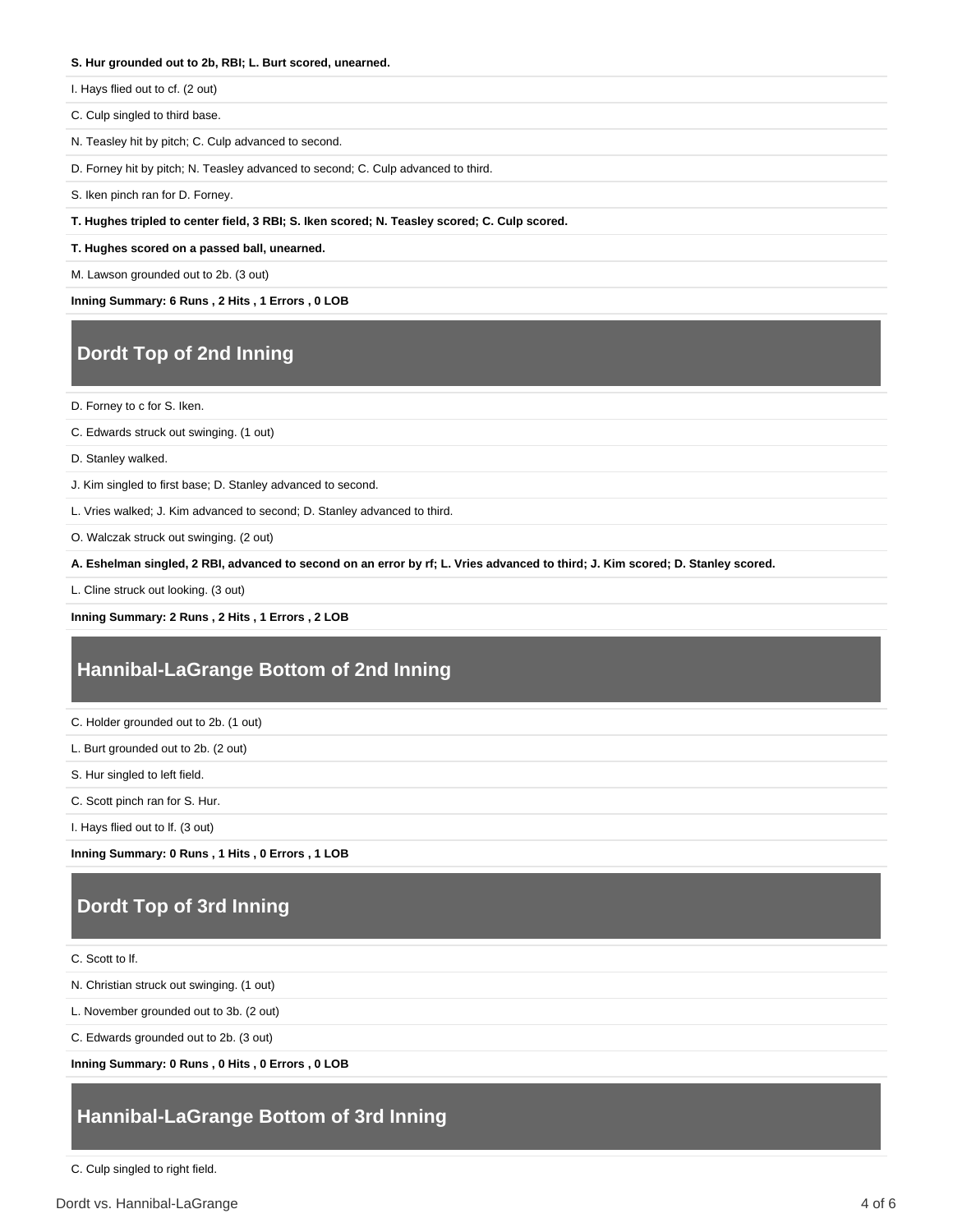C. Culp out at first p to 1b, picked off. (1 out)

N. Teasley struck out looking. (2 out)

D. Forney popped up to 2b. (3 out)

**Inning Summary: 0 Runs , 1 Hits , 0 Errors , 0 LOB**

## **Dordt Top of 4th Inning**

D. Stanley struck out swinging. (1 out)

J. Kim singled to second base.

L. Vries popped up to 2b. (2 out)

O. Walczak hit by pitch; J. Kim advanced to second.

A. Eshelman flied out to lf. (3 out)

**Inning Summary: 0 Runs , 1 Hits , 0 Errors , 2 LOB**

### **Hannibal-LaGrange Bottom of 4th Inning**

**T. Hughes homered, RBI.**

M. Lawson struck out swinging. (1 out)

C. Holder struck out swinging. (2 out)

L. Burt out at first 1b to p. (3 out)

**Inning Summary: 1 Runs , 1 Hits , 0 Errors , 0 LOB**

### **Dordt Top of 5th Inning**

L. Cline struck out swinging. (1 out)

N. Christian grounded out to 3b. (2 out)

L. November struck out looking. (3 out)

**Inning Summary: 0 Runs , 0 Hits , 0 Errors , 0 LOB**

### **Hannibal-LaGrange Bottom of 5th Inning**

C. Scott grounded out to p. (1 out)

I. Hays struck out swinging. (2 out)

C. Culp hit by pitch.

N. Teasley flied out to rf. (3 out)

**Inning Summary: 0 Runs , 0 Hits , 0 Errors , 1 LOB**

# **Dordt Top of 6th Inning**

C. Edwards singled up the middle.

D. Stanley struck out swinging. (1 out)

J. Kim reached on a fielder's choice; C. Edwards out at second ss to 2b. (2 out)